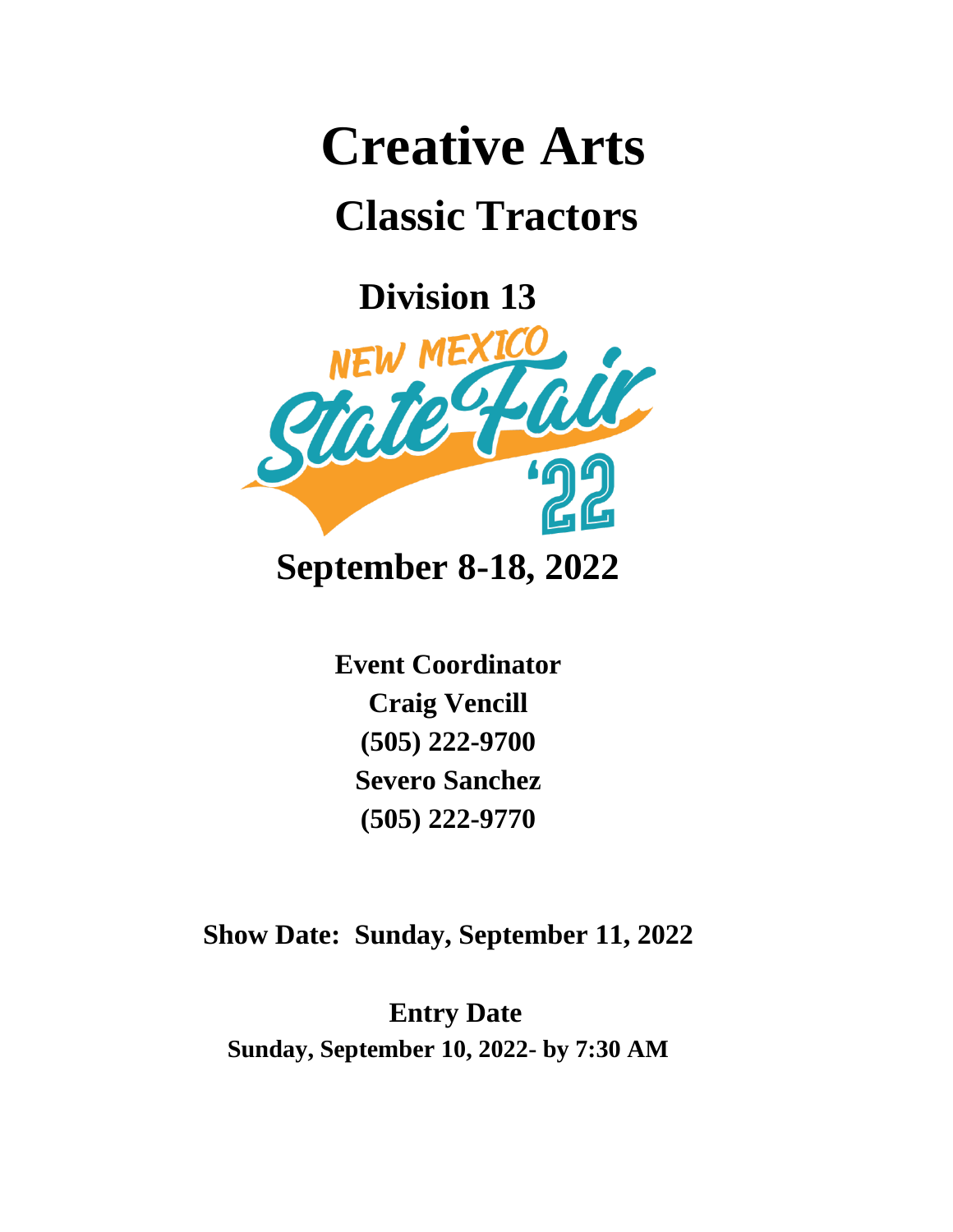#### **Special Rules**

- 1. All tractors will meet at the Fairgrounds through Gate #6 and line up on the North block on Main Street
- 2. Tractors must be completely set up by 9:00 AM!
- 3. Club volunteers will be available to direct participants in parking their vehicles on Main Street.
- 4. Tractors must stay on exhibit from 10:00 AM to 3:00 PM, Exit Time 3:00 PM through Gate #6 at the direction of State Fair officials.
- 5. This year there will be a **20** tractor limit for each class, first come first served.
- 6. Tractors can compete every year.
- 7. Tractors must be 1976 models or older and they must be original or restored.
- 8. **"For Sale"** is not to be displayed on any Tractors in the Show
- 9. Ribbons will be awarded based on votes tabulated from ballots. For more information contact the club representative.
- 10. All Judges' decisions are final.
- 11. Exhibitor recognizes that marketing of the Fair and its grounds requires use of photography and video. Exhibitor hereby expressly grants to the Fair the irrevocable, assignable right and license to take, use and publish exhibitor images and property without the need for any other approval. Exhibitor also releases the Fair, its agents or assigns, from all claims related to the licenses that have been granted in this release.
- 12. As a participant, volunteer, or attendee, you recognize that your participation, involvement and/or attendance at any Fair event or activity includes possible exposure to and illness from infectious diseases including but not limited to COVID-19. While particular rules and personal discipline may reduce this risk, the risk of serious illness and death does exist and that you knowingly and freely assume all such risks related to illness and infectious diseases, such as COVID-19, even if arising from the negligence or fault of the Released Parties.

#### **Classic Tractors**